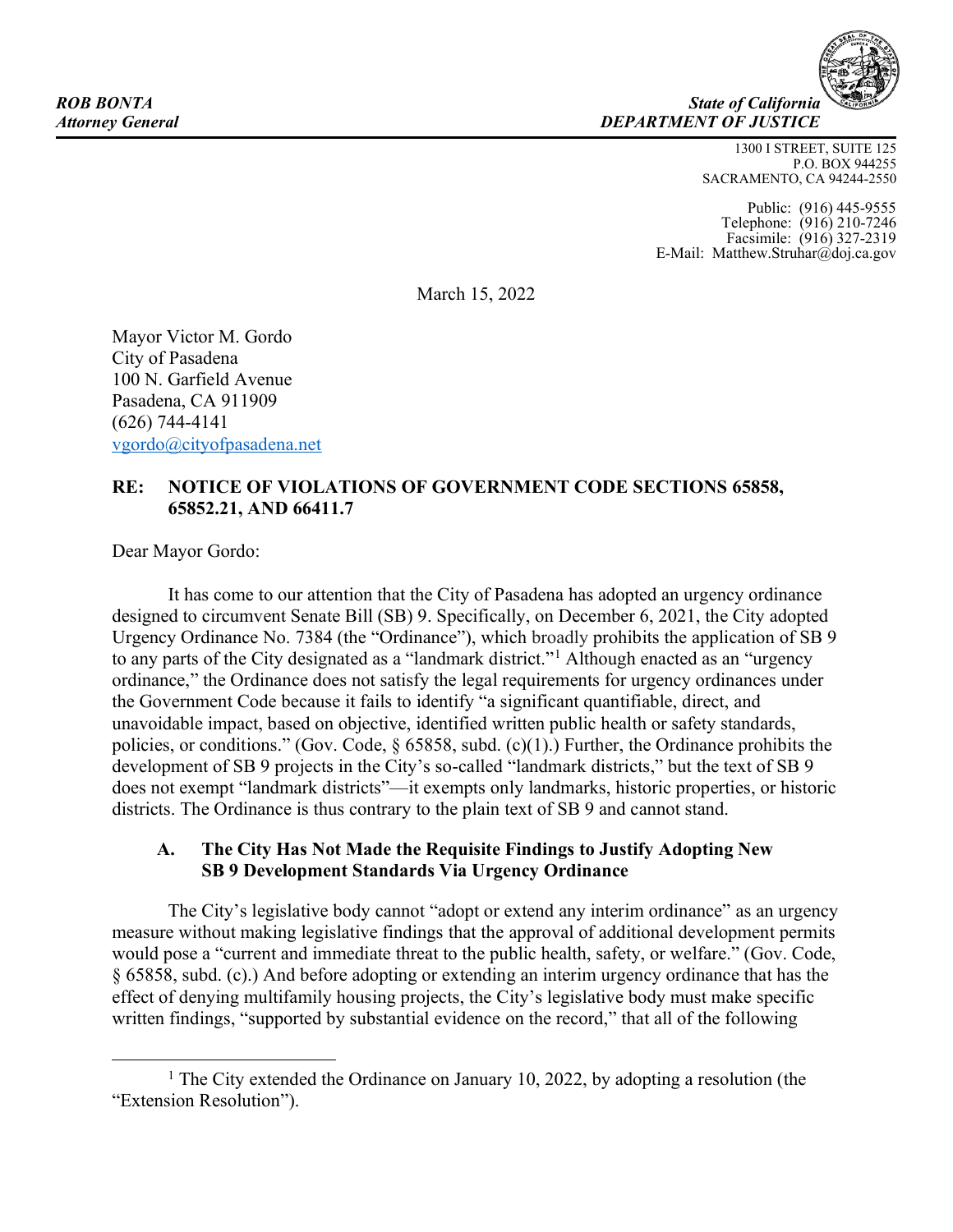March 15, 2022 Page 2

conditions are present:  $(1)$  multifamily housing projects would have "a significant, quantifiable, direct, and unavoidable impact [on public health or safety], based on objective, identified written public health or safety standards, policies, or conditions"; (2) the interim ordinance is necessary to mitigate or avoid that impact; (3) there is no feasible alternative to satisfactorily mitigate or avoid that impact as well or better, with a less burdensome or restrictive effect, than the adoption of the proposed interim ordinance. (*Ibid*.)

SB 9 enables the creation of multifamily housing projects—namely, duplexes on lots zoned for single-family use, with the potential for projects of up to four units on existing singlefamily lots through a lot split. Thus a local legislative body adopting an urgency ordinance that prevents SB 9's application must make the more specific written findings required under subdivision (c) of Section 65858 and support those findings with substantial evidence.

Nothing in the Ordinance, the staff report, or your City Attorney's December 6, 2021 letter provides written findings that SB 9 projects would have a significant adverse impact on public health or safety, let alone substantial evidence of a significant, quantifiable, direct, and unavoidable impact based on objective standards and criteria in place at the time the Ordinance was adopted. As the City Council was considering the Ordinance, the City Attorney provided only one reason for why the Ordinance was necessary: "to ensure that any development is undertaken pursuant to SB 9 does not occur without regulation intended to address the environmental and land use impacts thereof, while staff studies permanent standards." Similarly, the Extension Resolution summarily states "that there is a current and immediate threat to public health, safety, and welfare pursuant to the standards and policies set forth in the General Plan ... in order to preserve the established character of such zones and allow sufficient time for staff to analyze impacts of additional density in areas that were not studied for such development under the General Plan and develop appropriate permanent regulations for such development."

These findings do not meet the requirements of subdivision (c) of Section 65858. Therefore, the Ordinance is invalid as a matter of law. (See *California Charter School Association v. City of Huntington Park* (2019) 35 Cal.App.5th 362, 365.)

### **B. The Ordinance Illegally Prohibits the Development of SB 9 Projects in the City's "Landmark Districts"**

Under SB 9, local agencies must provide a ministerial approval process for any proposed housing development consisting of two residential units within a single-family residential zone, and for any proposed subdivision of an existing parcel within a single-family residential zone into no more than two parcels. (Gov. Code, §§ 65852.21, subd. (a), 66411.7, subd. (a).) However, SB 9 exempts some areas from its application, including areas with recognized historic value. (Gov. Code, §§ 65852.21, subd. (a)(6), 66411.7, subd. (a)(3)(E).)

The Ordinance prohibits the development of SB 9 duplexes in the City's "landmark" districts." (Ordinance,  $\P$  G.) That is inconsistent with SB 9, which only exempts SB 9 projects "on  $\ldots$  or within a site that is designated or listed as a city or county landmark or historic property or district pursuant to a city or county ordinance." (Gov. Code, §§ 65852.21., subd.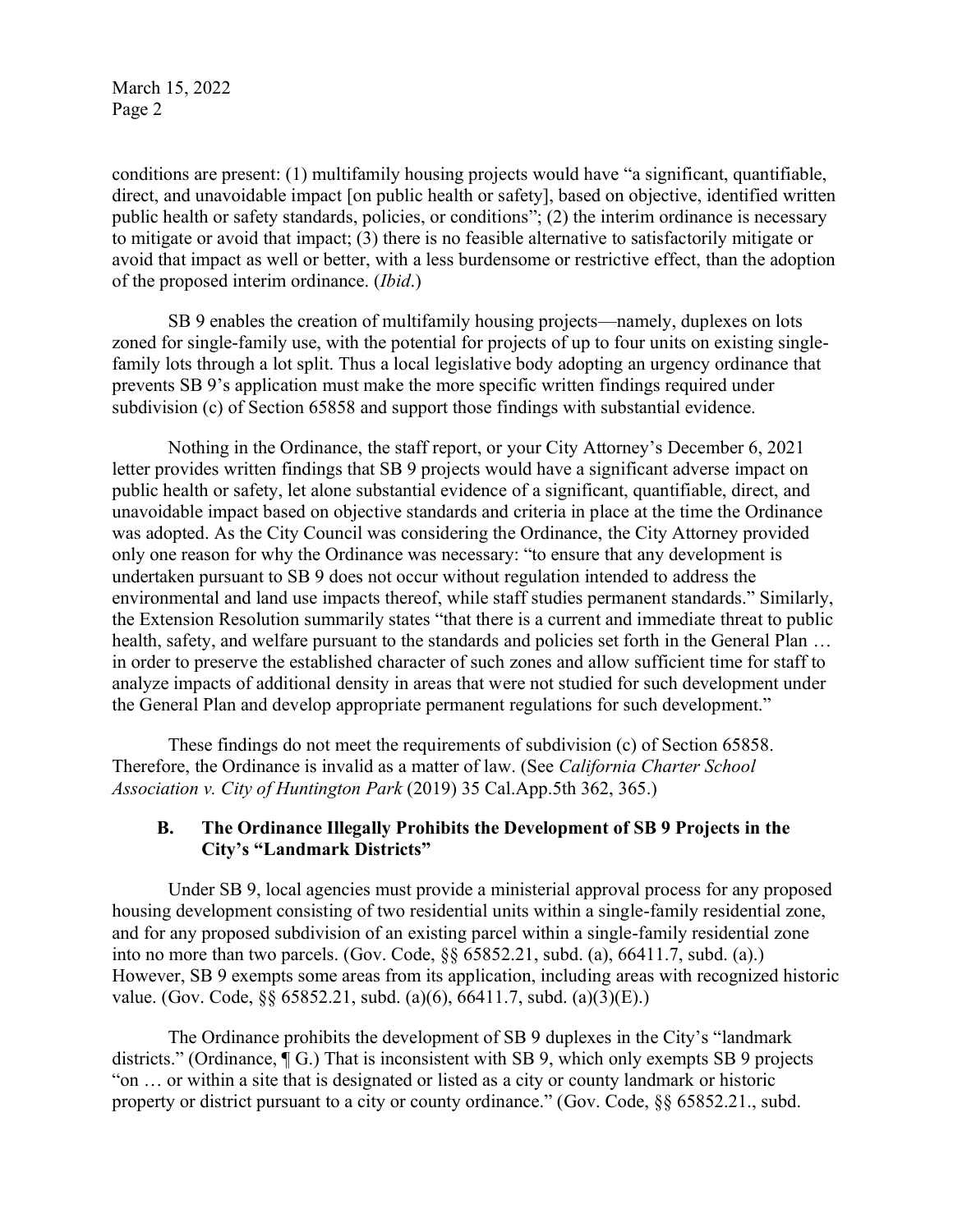March 15, 2022 Page 3

 $(a)(6)$ , 66411.7, subd.  $(a)(3)(E)$ . SB 9 thus exempts from its application projects on or within a site that is (1) designated or listed as a landmark, (2) designated or listed as an historic property, or (3) designated or listed as an historic district. The term "district" in subdivision (a)(6) is modified only by the word "historic." To the extent the exemption is at all ambiguous, it must be read narrowly so as to not undermine the objectives of SB 9. As a result, SB 9 cannot be read to include so-called "landmark districts" within this exemption.

This narrow exemption from SB 9 is intended to ensure that cities retain ample discretion to protect historic resources, including historic districts. But by the City's own admission, "landmark districts" are not "historic districts." According to the City's Historic Preservation Commission, "landmark district" status depends on whether a sufficient number of buildings or structures within the district "represent one or more of a defined historic, cultural, development and/*or* architectural context." (emphasis added). As the "or" makes clear in the preceding definition, "landmark districts" are not limited to historic resources, and thus the City's effort to bar SB 9 projects in the City's "landmark districts" violates the plain language of the statute.

The breadth of the City's ordinance concerning "landmark districts" compounds the SB 9 violation. Under the City's Municipal Code, a "landmark district" includes "any grouping of contiguous properties" that meet three specified criteria: (1) a simple majority of property owners in the putative district supports the designation;  $(2)$  the group of properties "represents a significant and distinguishable entity of Citywide importance and one or more of a defined historic, cultural, development, and/or architectural context(s)"; and (3) 60 percent of the properties contribute to that representation. (Municipal Code, §17.62.040, subd. (D).) Unlike the City's process for designating landmarks or historic resources, this process allows the creation of "landmark districts" without regard to their historic value. And because only 60 percent of the properties need to contribute to the characteristics of a landmark designation, any ban on SB 9 applications by virtue of a "landmark district" designation has the potential of applying to sites that do nothing to contribute to a "defined historic, cultural, development, and/or architectural context."

This is particularly concerning because, when the City first adopted its "landmark" district" ordinance in 2002, there were only three locally designated historic districts in the City. Since then, the City appears to have designated 20 additional "landmark districts." Our office, moreover, is aware of local efforts to create new "landmark districts" specifically for the purpose of avoiding SB 9. We note that those who do not own property, including those who are priced out of the City, will not have any meaningful input in the City's decision to curb its housing supply through the designation of more "landmark districts." Yet those people bear the significant brunt of the impact of such decisions, leaving their grave housing insecurity concerns unaddressed, and the statewide housing crisis unabated.

Although we do not doubt the City's good faith effort to construe SB 9's exemption, the Ordinance is nevertheless inconsistent with SB 9 on its face and contrary to the law.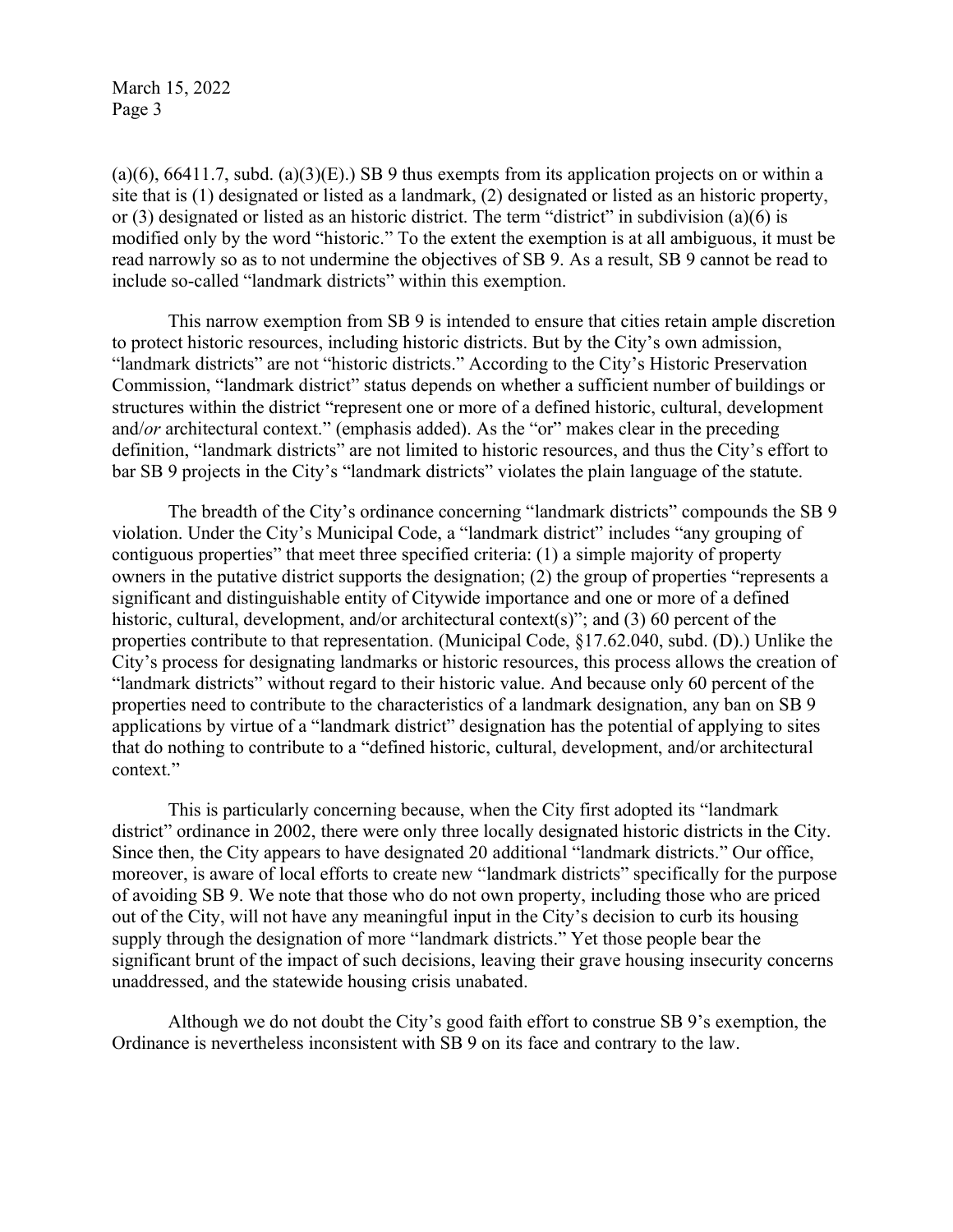# **C.** By Banning Duplex Housing in Its "Landmark Districts," the Ordinance **May Also Violate the Housing Crisis Act**

The Ordinance appears to prohibit, without exception, all duplex housing projects on single-family lots in "landmark districts." This provision of the Ordinance may also violate the Housing Crisis Act of 2019, codified at Government Code section 66300.

For sites "where housing is an allowable use," the City cannot enact a development policy that would have the effect of imposing "a moratorium or similar restriction or limitation on housing development  $\ldots$  within all or a portion of the jurisdiction of" the City, "other than to specifically protect against an imminent threat to the health and safety of persons residing in, or within the immediate vicinity of, the area subject to the moratorium or for projects specifically identified as existing restricted affordable housing." (Gov. Code,  $\S$  66300, subd. (b)(1)(B)(i).) We are unaware that the City made any such findings justifying this de facto ban on duplex housing in its "landmark districts." Even if the City did, it seems unlikely that such a ban, on duplex or other forms of multifamily housing, is necessary to protect against an imminent threat to either the health or safety of people living within a "landmark district." Note, further, that the City also would need authorization from the Department of Housing and Community Development ("HCD") before enforcing such a moratorium or restriction. (Gov. Code,  $§$  66300, subd.  $(b)(1)(B)(ii)$ .)

Given the existence of multifamily housing in bungalow courts that appear to be already designated as individual landmarks, as noted on the City Planning Commission's own website [\(https://www.cityofpasadena.net/planning/planning-division/design-and-historic](https://www.cityofpasadena.net/planning/planning-division/design-and-historic-preservation/historic-preservation/projects-studies/bungalow-courts-in-pasadena/)[preservation/historic-preservation/projects-studies/bungalow-courts-in-pasadena/\)](https://www.cityofpasadena.net/planning/planning-division/design-and-historic-preservation/historic-preservation/projects-studies/bungalow-courts-in-pasadena/), it is unclear if the City intended its Ordinance to have such far-reaching implications. HCD, our sister agency, will be contacting you shortly with its own letter of inquiry, and we trust the City will fully cooperate to resolve any ambiguities with respect to this and any other issues raised by HCD.

# **D. The City Cannot Avoid the Application of State Law by Declaring Itself a Historic District or Exempting Specific Plan Areas**

The staff report accompanying the Ordinance noted that the Planning Commission would explore creating a citywide historic overlay district. (Staff Report, p. 2.) Although local governments have discretion in identifying local landmarks, historic properties, and historic districts, the City cannot use its discretion to categorically exempt itself from SB 9. To the contrary, SB 9 contemplates exemptions solely for specific sites or districts within a city—not the entire city. (Gov. Code, §§ 65852.21, subd. (a)(6), 66411.7, subd. (a)(3)(E).) Adopting a citywide historic overlay for the purpose of evading SB 9 would be an abuse of discretion.

The staff report also noted that the Planning Commission would consider proposing to exempt specific plan areas from SB 9. (Staff Report, p. 2.) SB 9 requires the City to provide a ministerial approval for any proposal for duplex housing or a lot split on any parcel, with specific enumerated exceptions, "within a single-family residential zone." (Gov, Code,  $\& 65852.21$ , subd. (a), 664411.7, subd. (a).) It contains no requirement that qualifying parcels be located in a